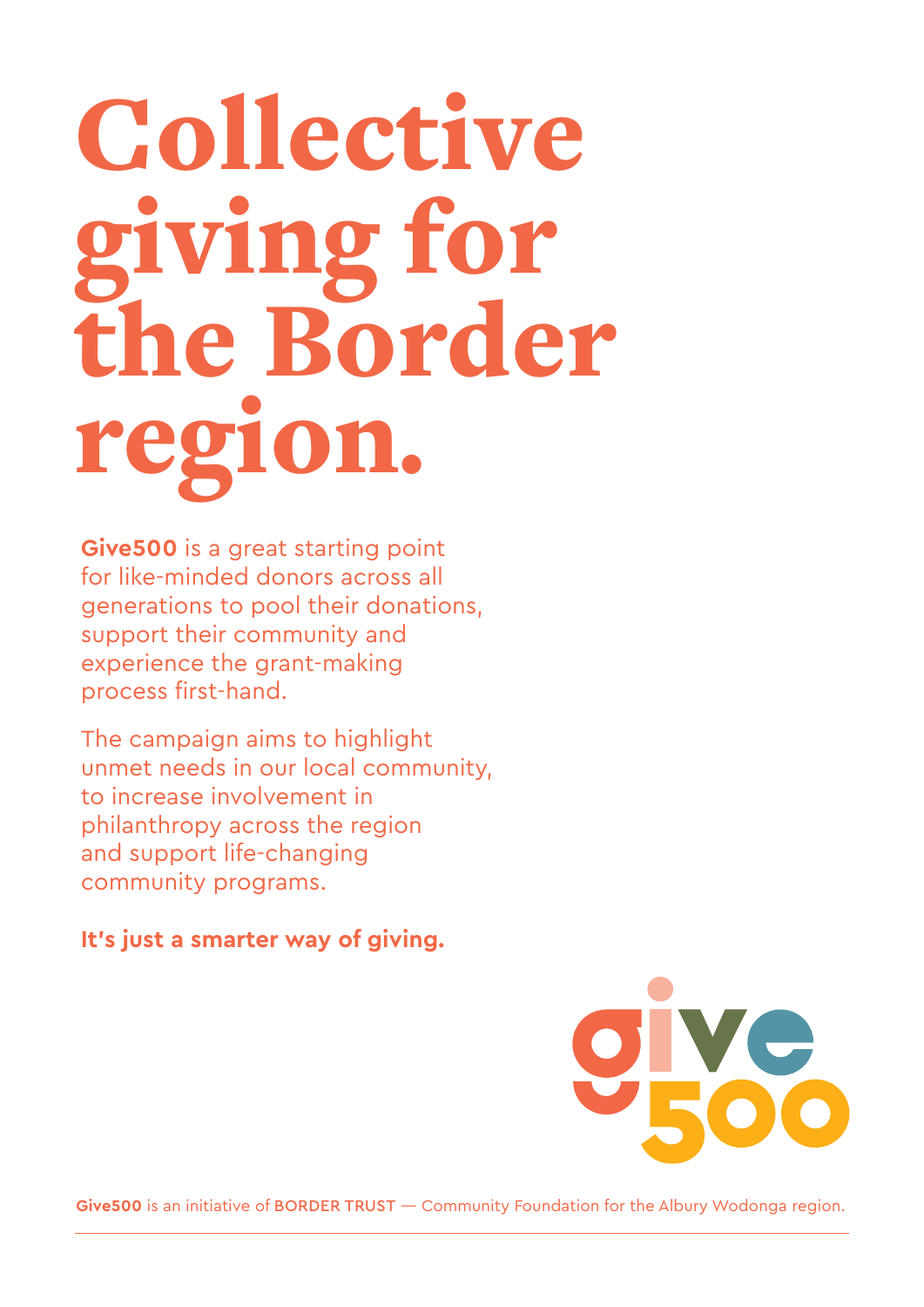## How it works.

Donors to Give500 make one donation each year to the value of \$500.

This is pooled together to create funds for high impact grants for the benefit of our community. Year on year, and as the number of Give500 donors grows, the impact of the campaign grows too.

Just imagine, if 100 donors all contribute \$500, \$50,000 is raised to benefit our community.

60% of funds raised will be allocated to support an important community initiative, as decided by the annual Give500 donors.

The remaining 40% is held in the Give500 Named Sub-Fund to build a sustainable foundation, support additional charitable granting and build a perpetual fund for community benefit.\*

As the number of donors increase, so does the grant allocation. The perpetual Named Sub-Fund also grows, providing a lasting gift to our community and ensuring the growth and sustainability of the program.

**ONE DONATION = ONE VOTE**

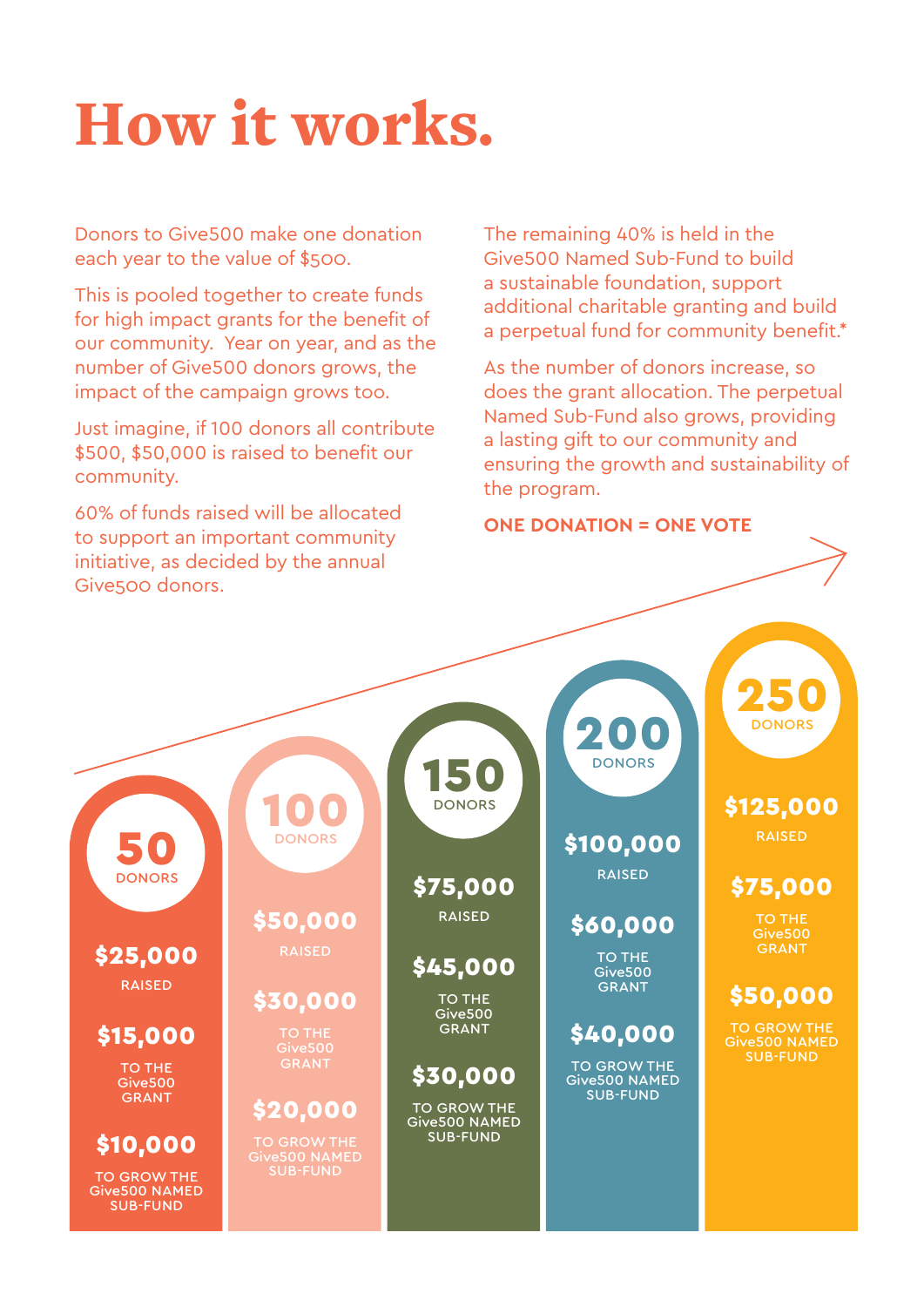## The story so far.

#### Give500 2021 Recipients



Give500 harnesses the power of collective giving to fund projects of direct benefit to our community.

**JOIN Give500 2022 TODAY**  bordertrust.org.au/donating /join-give-500/